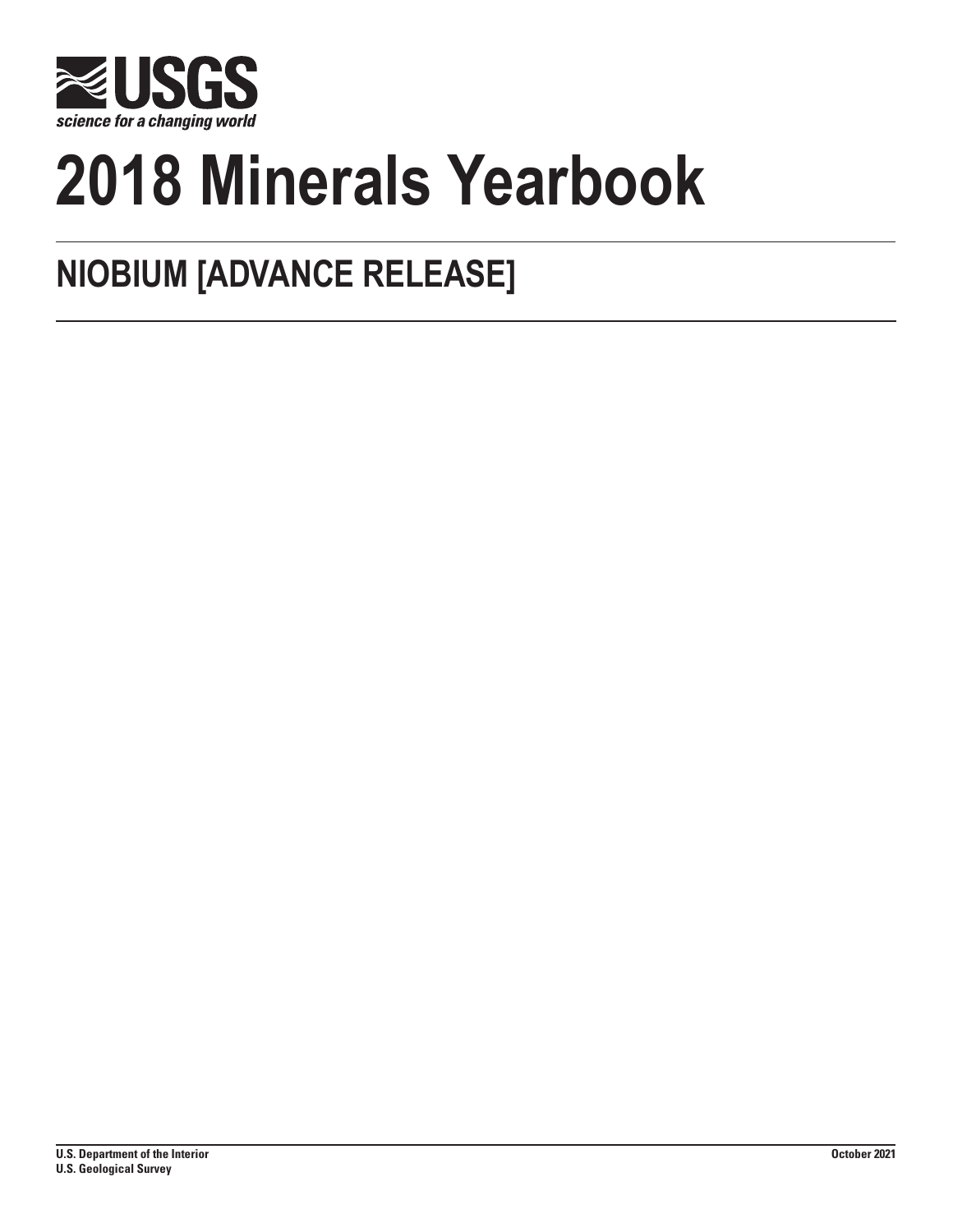# **Niobium**

# By Abraham J. Padilla

# **Domestic survey data and tables were prepared by Robin C. Kaiser, statistical assistant.**

In 2018, U.S. niobium apparent consumption (measured in contained niobium) was 10,100 metric tons (t), an increase of 30% compared with a revised 7,780 t in 2017 (table 1). No domestic mine production of niobium ore was reported. The niobium content of world mine production was 68,200 t, slightly greater than that of the previous year (tables 1, 4). The United States imported 11,200 t of niobium contained in niobium-bearing metal, alloys, ores, and concentrates, an increase of 20% compared with a revised 9,330 t in 2017 (table 1). In the same period, the United States exported 955 t of niobium contained in niobium-bearing alloys, ores, and concentrates, a decrease of 36% from that in 2017. World trade of niobium materials included ferroniobium and niobium metal, ores and concentrates, and scrap. Ferroniobium was the leading traded niobium material by weight as well as value. The leading reported end use of niobium was as an alloying element in superalloys, followed by carbon steel and stainless steel (table 2).

#### **Legislation and Government Programs**

Niobium was first added to the U.S. Government stockpile in 1943 (as columbite ore), and the U.S. Congress designated niobium as a strategic and critical material in 1946 by means of the Strategic and Critical Materials Stock Piling Act as amended through P.L. 79–520, July 23, 1946 (DeMille, 1947, p. 135). The Defense Logistics Agency Strategic Materials (DLA Strategic Materials), U.S. Department of Defense, did not designate niobium materials for potential disposal from the National Defense Stockpile under its fiscal year 2019 Annual Materials Plan (Defense Logistics Agency Strategic Materials, 2018b); however, DLA Strategic Materials designated a maximum quantity of 209 t of ferroniobium for potential acquisition (Defense Logistics Agency Strategic Materials, 2018a).

In May 2018, the U.S. Department of the Interior, in coordination with other executive branch agencies, published a list of 35 critical minerals, including niobium (U.S. Department of the Interior, 2018). This list was developed to serve as an initial focus, pursuant to Executive Order 13817, "A Federal Strategy to Ensure Secure and Reliable Supplies of Critical Minerals," issued in December 2017 by the President of the United States aimed at reducing the vulnerability of supplychain disruptions for critical minerals. The Executive order defined a critical mineral as (1) a non-fuel mineral or mineral material essential to the U.S. economy and national security, (2) vulnerable to supply-chain disruption, and (3) essential in the manufacturing of a product whose absence would have significant consequences for the U.S. economy and national security (Trump, 2017).

#### **Production**

Globally, pyrochlore is the leading mineral mined for niobium. Niobium minerals are typically converted to ferroniobium and other value-added products at the mine site. The primary marketable niobium materials are ferroniobium and niobium metal, ore, and oxide. Most niobium resources in the United States are of low grade and not commercially recoverable at current prices. As a result, domestic supply has been a concern during every national military emergency since World War I. In 2018, no domestic niobium mine production was reported. Recycled materials and stocks were the only domestic sources of niobium.

NioCorp Developments Ltd. (Centennial, CO), a resource company developing a niobium deposit in Elk Creek, NE, announced a new mine design that was expected to reduce the time to complete its planned underground mine. The new design, which incorporates ground freezing technology during construction of the production and ventilation shafts, would eliminate the need for soil and bedrock dewatering operations (a 12- to 18-month process) prior to commencing excavation for the shafts. In addition, the company determined that with the new design, a waterline to the Missouri River that would have discharged groundwater during dewatering operations was no longer needed, thereby eliminating the need for additional U.S. Clean Water Act section 404 and U.S. Rivers and Harbors Act of 1899 section 408 permits (NioCorp Developments Ltd., 2018a, b). At yearend, NioCorp was focused on project financing efforts as well as ongoing efforts to secure the remaining permits required prior to the onset of construction, including a U.S. Clean Air Act Prevention of Significant Deterioration Permit (NioCorp Developments Ltd., 2018c). The Elk Creek project would be the only niobium mine and primary niobium processing facility in the United States. NioCorp had previously announced that commercial production might begin in 2021, with a planned production rate of 7,060 metric tons per year (t/yr) of ferroniobium during the expected mine life of 32 years (NioCorp Developments Ltd., 2017).

#### **Consumption**

Domestic consumption data for niobium materials were developed by the U.S. Geological Survey by means of the "Columbium (Niobium) and Tantalum," "Consolidated Consumers," and "Specialty Ferroalloys" surveys. For niobium materials, no consumers responded to the "Columbium (Niobium) and Tantalum" canvass, 16 responded to the "Consolidated Consumers" canvass, and 1 responded to the "Specialty Ferroalloys" canvass.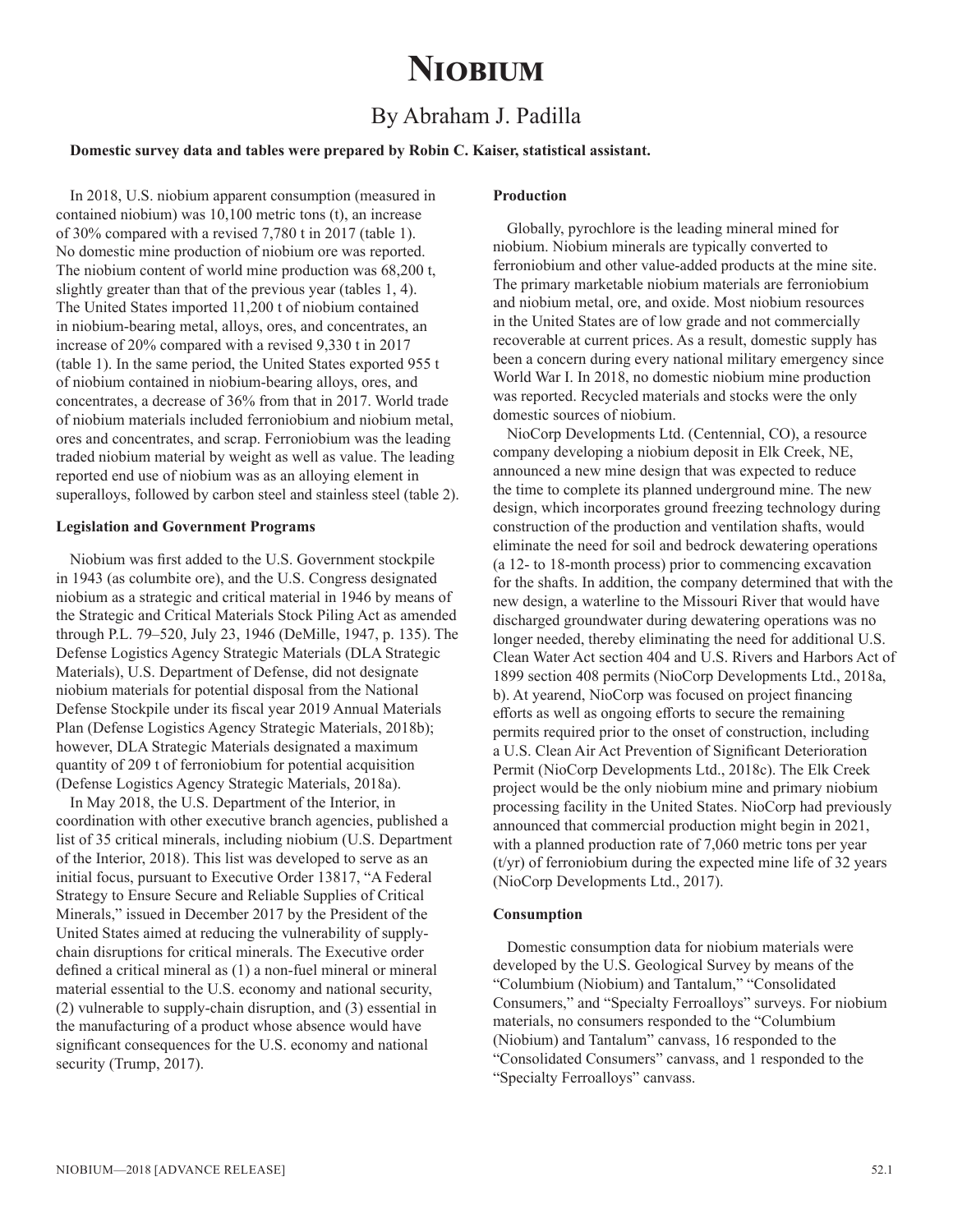Total apparent domestic consumption of niobium (measured in contained niobium) was 10,100 t in 2018, a 30% increase compared with that in 2017 (table 1). Reported consumption of niobium by the steel industry was 5,310 t in 2018, a 7% decrease compared with 5,680 t in the previous year (table 2). AK Steel Corporation (West Chester, OH), ArcelorMittal USA LLC (Chicago, IL), ATI Specialty Alloys and Components (Pittsburgh, PA), Global Advanced Metals Pty Ltd. (GAM) (Waltham, MA), H.C. Starck Inc. (Newton, MA), Praxair Surface Technologies Inc. [an Indianapolis, IN, subsidiary of Praxair, Inc. (Danbury, CT)], Precision Castparts Corp. (Portland, OR), and Reading Alloys, Inc. [a Robesonia, PA, subsidiary of AMETEK Specialty Metal Products Inc. (Collegeville, PA)] consumed niobium feed materials to produce intermediate niobium materials used in industrial manufacturing processes and products. Ferroniobium, the most commonly traded niobium material, was typically consumed in the production of high-strength low-alloy (HSLA) steel. Other uses included the fabrication of nonferrous and niobium alloys and production of niobium carbides and chemicals.

### **Prices**

Niobium materials were not openly traded on exchanges. Purchase contracts were confidential between buyer and seller. Based on U.S. Census Bureau data for 2018, the average unit value of traded (imported plus exported) niobium-containing materials was \$35.03 per kilogram for niobium oxide, \$15.08 per kilogram for niobium ores and concentrates, and \$21.11 per kilogram for ferroniobium (table 1).

#### **Foreign Trade**

According to the U.S. Census Bureau, the United States exported niobium materials valued at \$19.7 million in 2018 (a decrease of 41% from that in 2017) and imported niobium materials valued at \$476 million (an 27% increase from that in 2017) (table 3). Traded niobium materials included ferroniobium and niobium concentrates, metal, ores, and oxide. The large decrease in exports was largely attributed to a significant increase in the apparent domestic consumption of ferroniobium by the steel industry. In 2018, the United States imported 20% more ferroniobium and exported 37% less ferroniobium compared with 2017. Ferroniobium accounted for 59% of total imports and 82% of total exports by value. In 2018, Brazil continued to be the leading supplier of ferroniobium and niobium metal and oxides (table 3). Mexico and Canada continued to be the leading destinations of United States ferroniobium exports.

### **World Industry Structure**

Niobium ore was primarily mined in Brazil, Canada, China, and countries in the Great Lakes region of Africa, and was typically beneficiated to concentrates containing about 55% to 60% niobium oxide ( $Nb<sub>2</sub>O<sub>5</sub>$ ). Concentrates were further processed to produce ferroniobium or niobium metal and oxides. Ferroniobium, the leading commercial niobium-containing material, typically contained about 66% niobium (Roskill Information Services Ltd., 2018, p. 67).

In 2018, world production of niobium contained in cassiterite, columbite-tantalite, loparite, and pyrochlore concentrates was estimated to be 68,200 t (table 4), a slight increase compared with a revised 66,800 t in 2017. World production of ferroniobium, in terms of niobium content, was 66,800 t, slightly more than that in 2017 (table 5). Brazil and Canada were the leading producers of ferroniobium (table 5) and niobium mineral concentrates (table 4), accounting for more than 99% of global ferroniobium production and nearly 98% of global niobium mineral concentrates production. In Brazil, the leading producers were Companhia Brasileira de Metalurgia e Mineração (CBMM) and Niobras Mineração Ltda. [a subsidiary of China Molybdenum Co., Ltd. (China)]. In Canada, the leading producer was Niobec (a subsidiary of Magris Resources Inc.).

#### **World Review**

*Brazil.*—CBMM reported that it produced 93,800 t in gross weight of niobium products in 2018, including 82,900 t of standard grade ferroniobium, at its mining and industrial complex in Araxa, Minas Gerais. This represented a 23% increase from total production in 2017. The company also reported a 28% increase in sales of ferroniobium, which it attributed to the increased use of niobium in steel applications driven by considerable increases in the prices of vanadium and manganese, which are substitutes for niobium in those applications (Companhia Brasileira de Metalurgia e Mineração, 2019, p. 25–26). In 2018, CBMM started a new process to recover niobium from the slag generated during the metallurgical process. The company expected this new operation to result in reduced waste and increased efficiency in its overall production process (Companhia Brasileira de Metalurgia e Mineração, 2019, p. 42–43).

Mineração Taboca S.A. [a subsidiary of MINSUR S.A. (Peru)] operated the Pitinga-Pirapora Mine complex in the State of Amazonas. The company reported that it produced 3,980 t in gross weight of niobium and tantalum ferroalloys with an average combined niobium and tantalum content of 59%. This represented a 28% increase from total ferroalloy production in 2017 (MINSUR S.A., 2019, p. 28).

Niobras Mineração operated the Boa Vista Mine and ferroalloy plant in the State of Goias. The company reported that it produced 8,960 t of niobium contained in ferroniobium in 2018, a 3% increase compared with that in 2017. The company also announced that it had built a new crusher for ore processing at the Boa Vista Mine in September (China Molybdenum Co., Ltd., 2019, p. 21, 30).

*Canada.*—In November, NioBay Metals Inc. announced an increase in resources at its James Bay niobium project in northern Ontario owing to changes in the tonnage factor used in its calculations. NioBay reported updated mineral resource estimates in accordance with National Instrument 43–101 standards of 26.1 million metric tons (Mt) of indicated resources with a grade of  $0.53\%$  Nb<sub>2</sub>O<sub>5</sub> and 25.3 Mt of inferred resources with a grade of  $0.51\%$  Nb<sub>2</sub>O<sub>5</sub>. At yearend, the company was focused on securing a permit to conduct exploration drilling at James Bay (NioBay Metals Inc., 2018).

In February, Commerce Resources Corp. announced that a 1.3-t sample of mixed niobium and tantalum ore from its Blue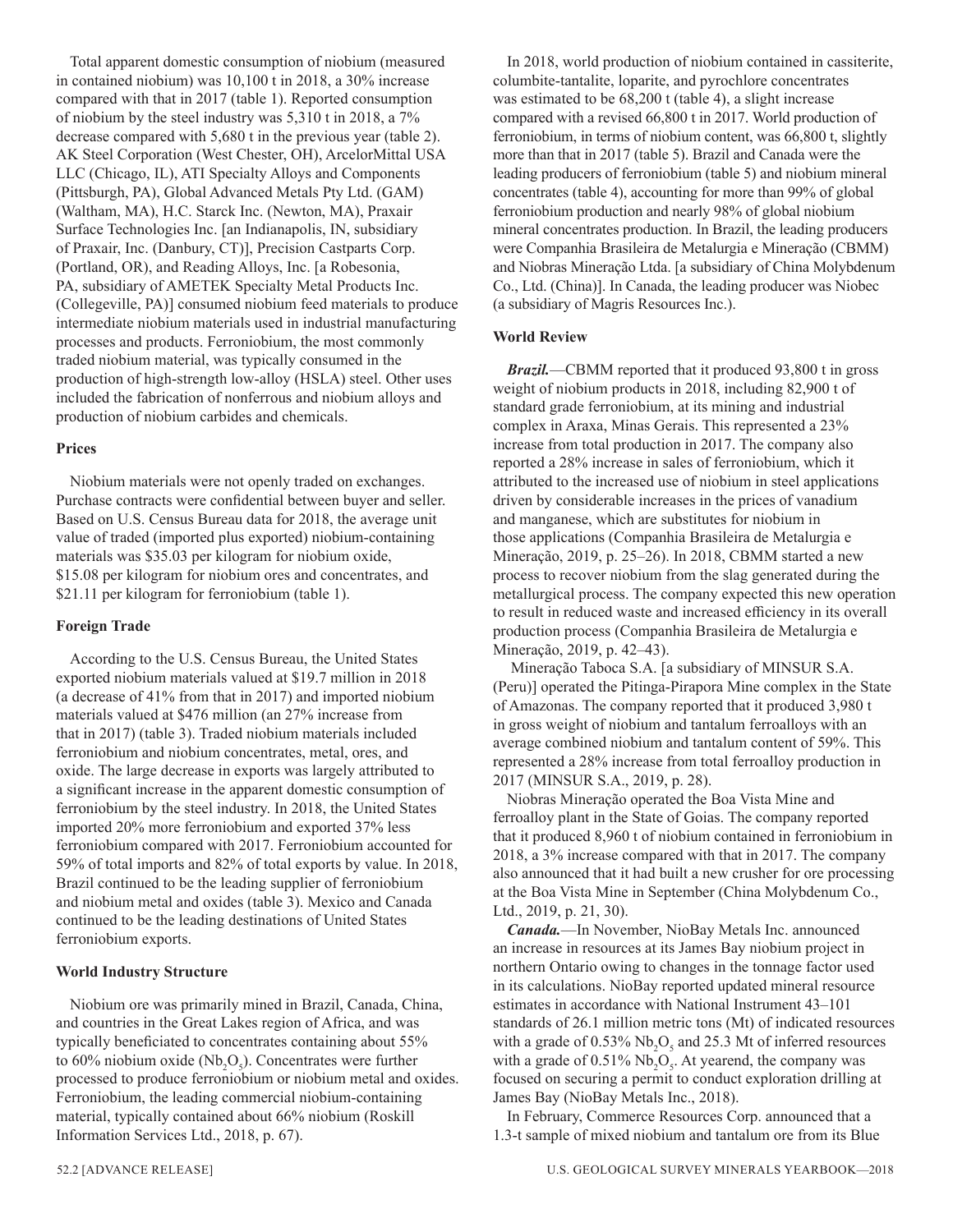River project in British Columbia was successfully processed into niobium and tantalum products using new patented technology. The company expected the new technology to lower operating costs of the project and was working towards acquiring the global rights to it (Commerce Resources Corp., 2018).

*China.*—New strength standards for reinforcing steel bar (rebar) went into effect in November. The new standards require rebar used for the reinforcement of concrete to meet a higher minimum tensile strength. The new standard also introduced a higher strength rebar grade aimed at increasing earthquake resistance in building construction. Higher tensile strengths in rebar were typically achieved through microalloying with elements such as vanadium or niobium. Owing to the lower and comparatively more stable prices of ferroniobium relative to ferrovanadium in China, steel mills were considering increasing their use of niobium in combination with vanadium in the manufacturing of high-strength rebar (Radford, 2018).

*Japan.*—In July, JX Metals Deutschland GmbH (Germany), a newly established subsidiary of JX Nippon Mining & Metals Corp., completed the acquisition of all shares of H.C. Starck Tantalum and Niobium GmbH (Germany), which was headquartered in Munich and operated a processing facility in Lower Saxony State, Germany, where it developed and produced high-purity niobium metal products. The acquisition also included niobium processing and manufacturing facilities operated by subsidiaries H.C. Starck Co., Ltd. in Rayong Province, Thailand; H.C. Starck Ltd. in Ibaraki Prefecture, Japan; and H.C. Starck Smelting GmbH & Co. KG in Baden-Wurttemberg, Germany; as well as assets of H.C. Starck North American Trading, LLC (Newton, MA) related to H.C. Starck's tantalum-niobium business (JX Nippon Mining & Metals Corp., 2018a, b).

*Kenya.*—In October, the International Centre for Settlement of Investment Disputes (Dubai, United Arab Emirates) issued a ruling on a case between the Government of Kenya and Cortec Mining Kenya Ltd. (a subsidiary of Cortec (pty) Ltd. [United Kingdom] and Stirling Capital Ltd. [United Kingdom]) over the revocation of the company's license for mining niobium and rare-earth minerals at its Mrima Hill project in Kwale County. The Government of Kenya voided the mining license in 2013 stating that it was issued against regulations that banned exploration of minerals in a national forest reserve and that the company did not obtain a required environmental impact assessment license. In 2016, Cortec sued the Government of Kenya arguing that its project had been unexpectedly nationalized following the 2013 election in Kenya, and the company sought compensation for its 6 years of investments in exploration and development of the project. The international court ruled that the license was not a protected investment and ordered Cortec to pay the Government of Kenya about \$3.5 million for legal fees and expenses related to the case (Obulutsa and Malalo, 2018).

*Russia.*—LLC Lovozero GOK operated the Lovozero Mine in the Murmansk region. The company produced loparite mineral concentrates that were consumed by JSC Solikamsk Magnesium Works to produce niobium compounds at its facility in the Perm region. Solikamsk reported 467 t of niobium contained

in shipments of niobium compounds in 2018, a 3% increase compared with that in 2017 (JSC Solikamsk Magnesium Works, 2019, p. 12–14).

*Venezuela.*—In May, the Government of Venezuela exported columbite-tantalite ore from artisanal mining for the first time in the country's history. In addition, in October, the Government announced that it commissioned the country's first columbitetantalite ore concentration mill. The mill, which was located in the State of Bolivar and was operated by state-owned CVG Ferrominera Orinoco C.A., had an ore-processing capacity of 160 metric tons per day (Depablos, 2018a, b). According to the U.S. Census Bureau, the United States imported approximately 13 t of columbite-tantalite concentrates from Venezuela in 2018.

# **Outlook**

Currently, operating niobium mines have adequate reserves to meet global demand for the foreseeable future. The steel industry is the largest consumer of niobium (mainly in HSLA steel), and niobium content of HSLA steel is greatest in developed countries, indicating that niobium use in steel could increase in developing nations. Potential new sources of niobium are typically associated with the production of other mineral deposits with niobium as a byproduct. Several potential new niobium sources were in development during 2018, including the Blue River and James Bay projects in Canada, the Dubbo project in Australia, the Elk Creek project in the United States, and the Panda Hill project in Tanzania. However, these projects were not expected to come into production in 2018, and thus no significant change in production distribution is anticipated.

### **References Cited**

- China Molybdenum Co., Ltd., 2019, 2018 annual report: Beijing, China, China Molybdenum Co., Ltd., April 24, 268 p. (Accessed November 22, 2019, at http://www.chinamoly.com/06invest/DOC/2019/E\_03993\_20190424.pdf.)
- Commerce Resources Corp., 2018, Commerce Resources Corp. announces successful processing of tantalum and niobium from the Upper Fir deposit, British Columbia: Vancouver, British Columbia, Canada, Commerce Resources Corp., February 16, 3 p. (Accessed February 16, 2018, at https://www.commerceresources.com/assets/docs/nr/18-02-16%20-%20CCE. pdf.)
- Companhia Brasileira de Metalurgia e Mineração, 2019, 2018 sustainability report: Araxa, Brazil, Companhia Brasileira de Metalurgia e Mineração, 102 p. (Accessed October 7, 2019, at https://www.cbmm.com/-/media/ CBMM/PDF/PDFs---Misc---Eng/CBMM\_Sustainability-Report-2018.pdf.)
- Defense Logistics Agency Strategic Materials, 2018a, Annual Materials Plan for FY 2019: Fort Belvoir, VA, Defense Logistics Agency Strategic Materials announcement, DLA–SM–18–3152, October 3, 1 p. (Accessed October 3, 2018, at https://www.dla.mil/Portals/104/Documents/Strategic%20 Materials/Announcements/3152%20FY19%20AMP\_ACQ.pdf?v er=2018-10-03-091748-770.)
- Defense Logistics Agency Strategic Materials, 2018b, Annual Materials Plan for FY 2019: Fort Belvoir, VA, Defense Logistics Agency Strategic Materials announcement, DLA–SM–19–3151, October 3, 1 p. (Accessed October 3, 2018, at http://www.dla.mil/Portals/104/Documents/ Strategic%20Materials/Announcements/3151%20FY19%20AMP. pdf?ver=2018-10-03-091746-287.)
- DeMille, J.B., 1947, Strategic minerals—A summary of uses, world output, stockpiles, procurement: New York, NY, McGraw-Hill Book Co., Inc., 642 p. (Accessed July 2, 2018, at https://ia801405.us.archive.org/24/items/ strategicmineral031804mbp/strategicmineral031804mbp.pdf.)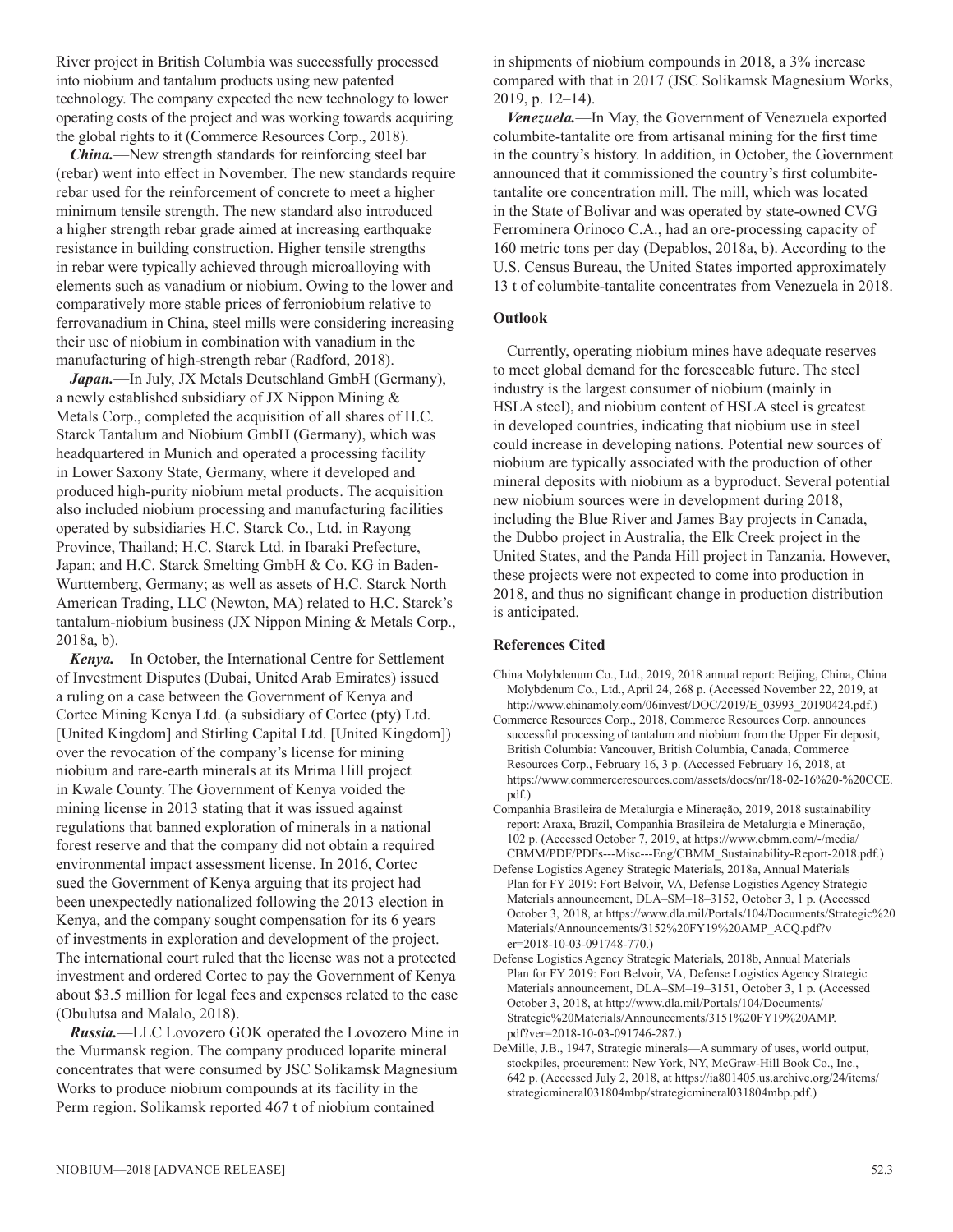- Depablos, K., 2018a, Venezuela inaugural la planta de concentración de coltán más grande de Latinoamérica [Venezuela inaugurates the largest coltan concentration plant in Latin America]: Caracas, Venezuela, Ministerio del Poder Popular para Desarrollo Minero Ecológico news release, October 18. (Accessed November 25, 2019, at http://www.desarrollominero.gob.ve/ venezuela-inaugura-la-planta-de-concentracion-de-coltan-mas-grande-delatinoamerica/.)
- Depablos, K., 2018b, Venezuela realiza primera exportación oficial de coltán [Venezuela makes first official export of coltan]: Caracas, Venezuela, Ministerio del Poder Popular para Desarrollo Minero Ecológico news release, May 11. (Accessed May 23, 2018, at http://www.desarrollominero.gob.ve/ venezuela-realiza-primera-exportacion-oficial-de-coltan/.)
- JSC Solikamsk Magnesium Works, 2019, Annual report 2018: Solikamsk, Russia, JSC Solikamsk Magnesium Works, June 28, 39 p. (Accessed September 26, 2019, at http://смз.рф/raport/2019/9600.pdf.)
- JX Nippon Mining & Metals Corp., 2018a, Completion of H.C. Starck Tantalum and Niobium GmbH shares acquisition and related organizational changes: Tokyo, Japan, JX Nippon Mining & Metals Corp. news release, July 2, 1 p. (Accessed August 8, 2018, at http://www.nmm.jx-group.co.jp/english/ news/2018/pdf/20180702e\_02.pdf.)
- JX Nippon Mining & Metals Corp., 2018b, Notice regarding purchase of H.C. Starck Tantalum and Niobium GmbH: Tokyo, Japan, JX Nippon Mining & Metals Corp. news release, February 27, 4 p. (Accessed August 8, 2018, at https://www.nmm.jx-group.co.jp/english/news/2017/pdf/20180227e\_01.pdf.)
- MINSUR S.A., 2019, Memoria annual 2018: Lima, Peru, MINSUR S.A., March 27, 58 p. (Accessed June 26, 2019, at http://www.minsur.com/wpcontent/uploads/pdf/EEFF/ESP/Minsur\_Memoria\_Anual\_2018\_FINAL.pdf.)
- NioBay Metals Inc., 2018, NioBay Metals announces the appointment of a vice president, geology and provides an update on projects: Montreal, Quebec, Canada, NioBay Metals Inc. press release, November 22. (Accessed July 26, 2019, at https://niobaymetals.com/wp/en/niobay-metals-announcesthe-appointment-of-a-vice-president-geology-and-provides-an-update-onprojects/.)
- NioCorp Developments Ltd., 2017, The Elk Creek superalloy materials project: Centennial, CO, NioCorp Developments Ltd., Fall, 3 p. (Accessed March 3, 2018, via http://niocorp.com/.)
- NioCorp Developments Ltd., 2018a, NioCorp provides an update on detailed engineering design that may shorten the time to market for its U.S.-made critical minerals: Centennial, CO, NioCorp Developments Ltd. news release, June 28. (Accessed June 28, 2018, at https://www.niocorp.com/niocorpprovides-an-update-on-detailed-engineering-design/.)
- NioCorp Developments Ltd., 2018b, Nordmin proposes innovative design that minimizes the environmental impacts of NioCorp's Elk Creek critical minerals mine: Centennial, CO, NioCorp Developments Ltd. news release, August 27. (Accessed September 25, 2018, at https://www.niocorp.com/ nordmin-proposes-innovative-design-that-minimizes-environmental-impactsof-niocorps-elk-creek-critical-minerals-mine/.)
- NioCorp Developments Ltd., 2018c, The Elk Creek superalloy materials project—Management update presentation: Centennial, CO, NioCorp Developments Ltd., December 5, 21 p. (Accessed March 3, 2019, at https://www.niocorp.com/niocorp-leadership-provides-public-update-on-itselk-creek-project/.)
- Obulutsa, G., and Malalo, H., 2018, Update 2—Kenya wins case against Cortec Mining on rare earths, niobium licence: Thomson Reuters, October 23. (Accessed October 26, 2018, at https://www.reuters.com/article/ kenya-mining/update-2-kenya-wins-case-against-cortec-mining-on-rareearths-niobium-licence-idUSL8N1X335S.)
- Radford, C., 2018, China rebar policy not supporting vanadium tags: Fastmarkets AMM [published by Metal Bulletin Holdings LLC], v. 126, no. 51-5, December 21, p. 9. (Accessed July 11, 2019, via https://www.amm.com.)
- Roskill Information Services Ltd., 2018, Niobium—Global Industry, markets and outlook to 2027 (14th ed.): London, United Kingdom, Roskill Information Services Ltd., 210 p.
- Trump, D.J., 2017, A Federal strategy to ensure secure and reliable supplies of critical minerals—Executive Order 13817 of December 20, 2017: Federal Register, v. 82, no. 246, December 26, p. 60835–60837. (Accessed February 6, 2018, at https://www.gpo.gov/fdsys/pkg/FR-2017-12-26/ pdf/2017-27899.pdf.)
- U.S. Department of the Interior, 2018, Final list of critical minerals 2018: Federal Register, v. 83, no. 97, May 18, p. 23295–23296. (Accessed May 21, 2018, at https://www.govinfo.gov/content/pkg/FR-2018-05-18/ pdf/2018-10667.pdf.)

# **GENERAL SOURCES OF INFORMATION**

# **U.S. Geological Survey Publications**

- Historical Statistics for Mineral and Material Commodities in the United States. Data Series 140.
- Niobium (Columbium). Ch. in Mineral Commodity Summaries, annual.
- Niobium (Columbium) and Tantalum. International Strategic Minerals Inventory Summary Report, Circular 930–M, 1993.
- Niobium and Tantalum. Ch. in Critical Mineral Resources of the United States—Economic and Environmental Geology and Prospects for Future Supply, Professional Paper 1802, 2017.

# **Other**

Columbium (Niobium). Ch. in Mineral Facts and Problems, U.S. Bureau of Mines Bulletin 675, 1985.

Company reports and press releases.

Mining Journal, weekly.

- S&P Global Platts Metals Daily, daily.
- Tantalum-Niobium International Study Center.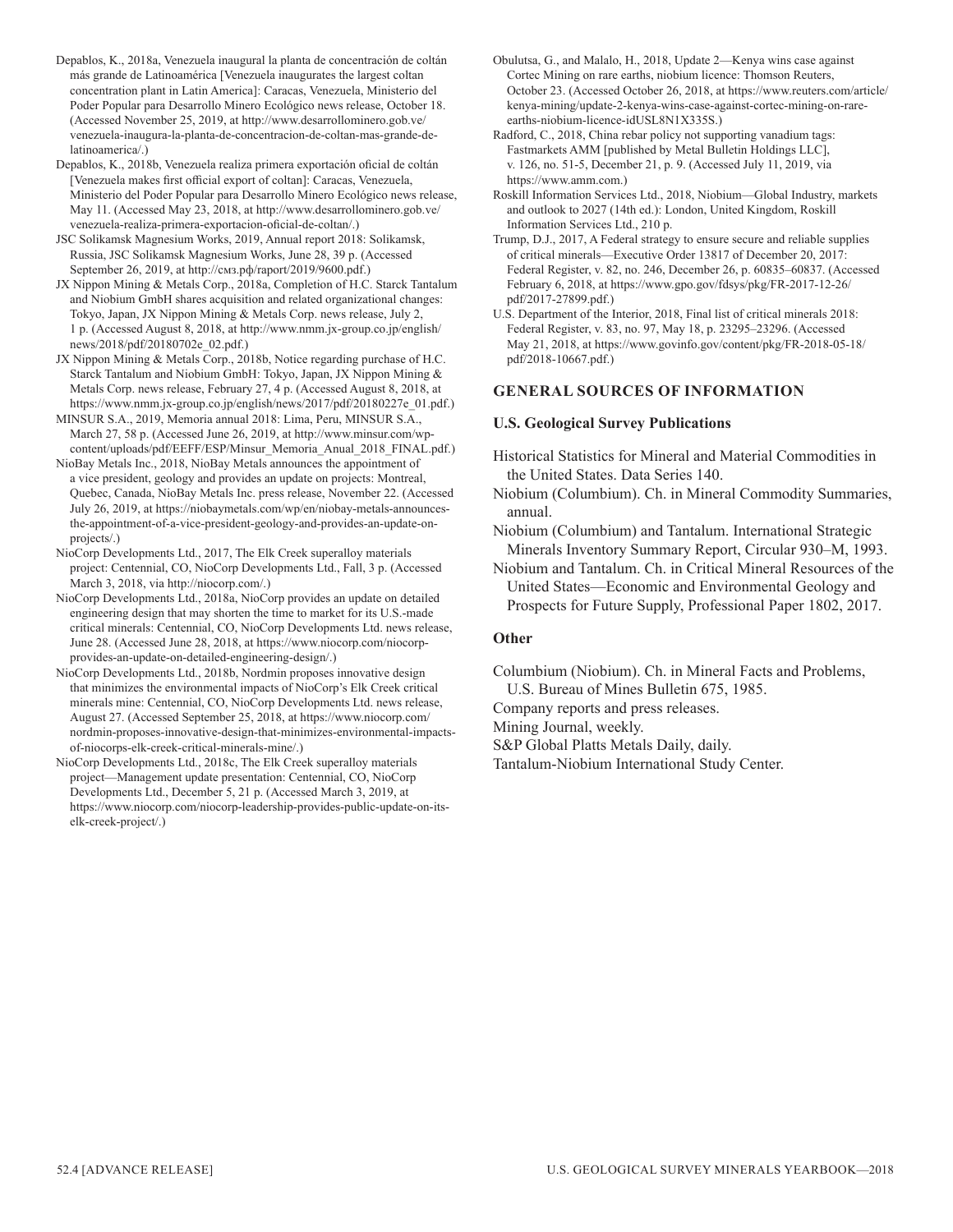# TABLE 1 SALIENT NIOBIUM STATISTICS $^1$

|                                                          |                      | 2014                  | 2015                  | 2016                | 2017                  | 2018               |
|----------------------------------------------------------|----------------------|-----------------------|-----------------------|---------------------|-----------------------|--------------------|
| <b>United States:</b>                                    |                      |                       |                       |                     |                       |                    |
| Exports:                                                 |                      |                       |                       |                     |                       |                    |
| Niobium ores and concentrates, gross weight              | metric tons          | 60                    | 73                    | 14                  | $\overline{7}$        | 5                  |
| Synthetic concentrates, gross weight                     | do.                  | 200                   | 138                   | 379                 | 113                   | 198                |
| Tantalum ores and concentrates, gross weight             | do.                  | 225                   | 98                    | 162                 | 109                   | 48                 |
| Niobium-containing ores and concentrates, Nb contente, 2 | do.                  | 60                    | 42                    | 64                  | 26                    | 28                 |
| Ferroniobium, Nb content                                 | do.                  | 1,050                 | 1,390                 | 1,410               | 1,460                 | 926                |
| Total exports, Nb content                                | do.                  | 1,110                 | 1,430                 | 1,480               | 1,490                 | 955                |
| Imports for consumption:                                 |                      |                       |                       |                     |                       |                    |
| Niobium ores and concentrates, gross weight              | do.                  | $\overline{2}$        |                       |                     |                       | 31                 |
| Synthetic concentrates, gross weight                     | do.                  |                       |                       | 9                   | 15                    | 12                 |
| Tantalum ores and concentrates, gross weight             | do.                  | 897                   | 730                   | 675                 | 1,010                 | 1,050              |
| Niobium-containing ores and concentrates, Nb contente, 2 | do.                  | 101                   | 82                    | 77                  | 115                   | 126                |
| Niobium metal, Nb content <sup>3</sup>                   | do.                  | 1,870                 | 886                   | 1,240               | $1,410$ <sup>r</sup>  | 1,800              |
| Niobium oxide, Nb content <sup>e</sup>                   | do.                  | 1,020                 | 983                   | 855                 | 895                   | 964                |
| Ferroniobium, Nb content <sup>e</sup>                    | do.                  | 8,120                 | 6,570                 | 6,080               | $6,910$ <sup>r</sup>  | 8,290              |
| Total imports, Nb content                                | do.                  | 11,100                | 8,520                 | 8,250               | $9,330$ <sup>r</sup>  | 11,200             |
| Reported consumption, Nb content:                        |                      |                       |                       |                     |                       |                    |
| Raw materials                                            | do.                  | W                     | W                     | W                   | W                     | W                  |
| Ferroniobium and nickel niobium                          | do.                  | 8,210                 | 7,510                 | 7,370               | $7,640$ <sup>r</sup>  | 7,130              |
| Apparent consumption, Nb content                         | do.                  | 10,000                | 7,080                 | 6,730               | $7,780$ <sup>r</sup>  | 10,100             |
| Unit value, <sup>4</sup> gross weight:                   |                      |                       |                       |                     |                       |                    |
| Niobium ores and concentrates                            | dollars per kilogram | 14.94                 | 7.59                  | $7.81$ <sup>r</sup> | 20.69                 | 15.08              |
| Niobium oxide                                            | do.                  | 37.04                 | 36.19                 | 33.66               | 31.20                 | 35.03              |
| Ferroniobium                                             | do.                  | 25.78                 | 24.27                 | 20.56               | 19.83                 | 21.11              |
| World, production of niobium concentrates, Nb content    | metric tons          | $69,200$ <sup>r</sup> | $65,700$ <sup>r</sup> | 58,400 r            | $66,800$ <sup>r</sup> | $68,200$ $\degree$ |

<sup>e</sup>Estimated. <sup>r</sup>Revised. do. Ditto. W Withheld to avoid disclosing company proprietary data. -- Zero.

<sup>1</sup>Table includes data available through March 30, 2020. Data are rounded to no more than three significant digits, except unit values; may not add to totals shown. <sup>2</sup>Includes natural and synthetic niobium-containing ores and concentrates. Niobium (Nb) content of ores and concentrates was estimated assuming the following Nb<sub>2</sub>O<sub>5</sub> contents: 30% in niobium ore, 16% in synthetic concentrates, and 16% in tantalum ore. The Nb content of Nb<sub>2</sub>O<sub>5</sub> is 69.904%.

<sup>3</sup>Includes niobium and articles made of niobium.

<sup>4</sup>Weighted average value of imported plus exported materials.

Sources: U.S. Census Bureau and U.S. Geological Survey.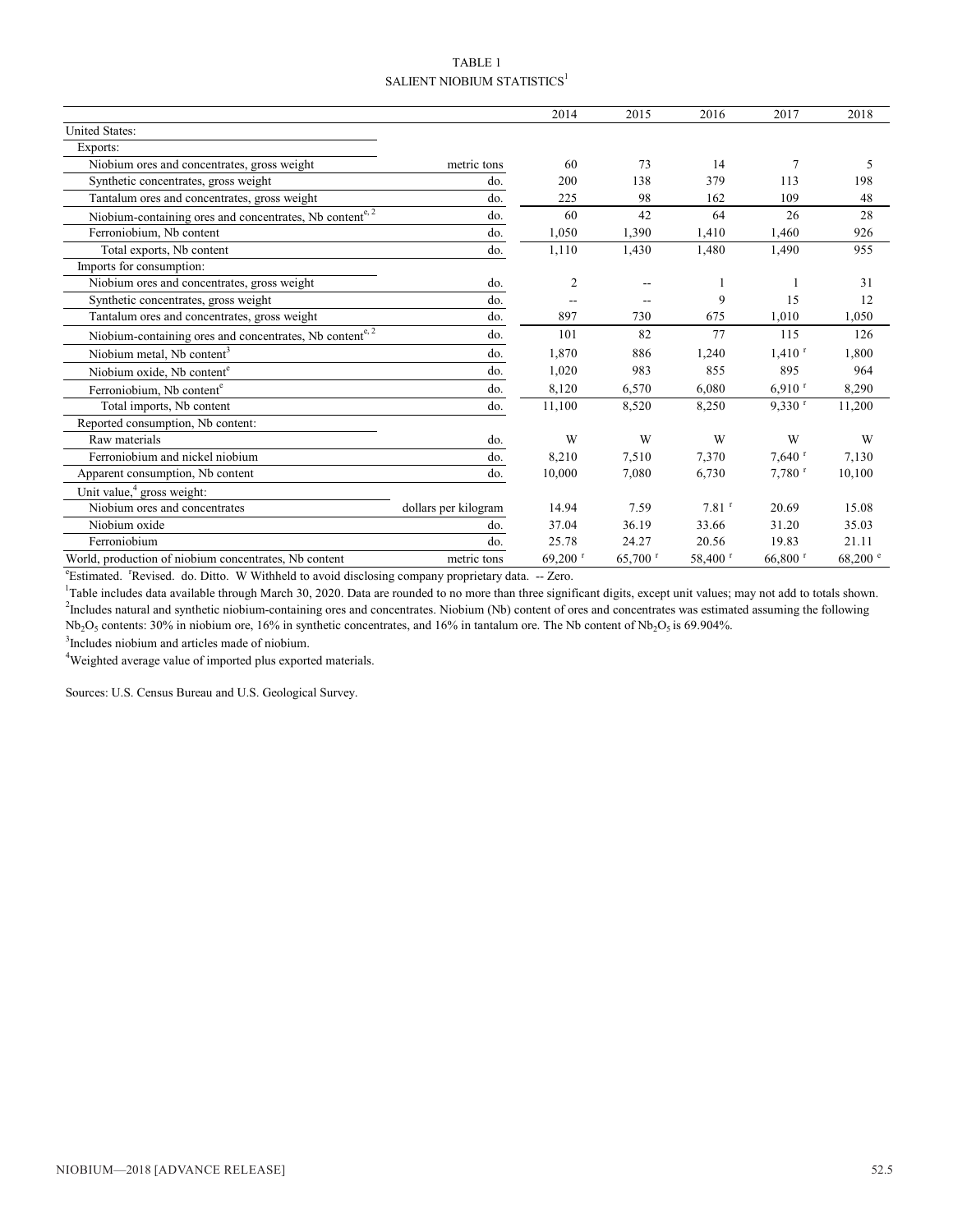## TABLE 2

# REPORTED CONSUMPTION, BY END USE, INDUSTRY STOCKS OF FERRONIOBIUM AND NICKEL NIOBIUM, AND GOVERNMENT STOCKS BY MATERIAL IN THE UNITED STATES  $^{\rm l}$

#### (Metric tons, niobium content)

|                                                                      | 2017                 | 2018  |
|----------------------------------------------------------------------|----------------------|-------|
| End use:                                                             |                      |       |
| Steel:                                                               |                      |       |
| Carbon                                                               | 1,170                | 1,200 |
| Stainless and heat-resisting                                         | 689                  | 624   |
| Full alloy                                                           | 310 <sup>r</sup>     | 289   |
| High-strength low-alloy                                              | $(2)$ <sup>r</sup>   | (2)   |
| Electric                                                             | (2)                  | (2)   |
| Tool                                                                 | (2)                  | (2)   |
| Unspecified                                                          | $3,500$ <sup>r</sup> | 3,190 |
| Total                                                                | $5,680$ <sup>r</sup> | 5,310 |
| Superalloys                                                          | $1,940$ <sup>r</sup> | 1,800 |
| Alloys (excluding steels and superalloys)                            | 20                   | 21    |
| Grand total                                                          | $7,640$ <sup>r</sup> | 7,130 |
| Stocks, December 31:                                                 |                      |       |
| Consumer                                                             | $387$ <sup>r</sup>   | 528   |
| Producer $3$                                                         | W                    | W     |
| Total                                                                | 387 r                | 528   |
| National Defense Stockpile, total uncommitted inventory by material: |                      |       |
| Ferroniobium                                                         | 104                  | 181   |
| Niobium metal ingots                                                 | 10                   | 10    |

r Revised. W Withheld to avoid disclosing company proprietary data.

<sup>1</sup>Table includes data available through March 30, 2020. Data are rounded to no more than three significant digits; may not add to totals shown.

<sup>2</sup>Included with "Steel: Unspecified."

<sup>3</sup>Ferroniobium only.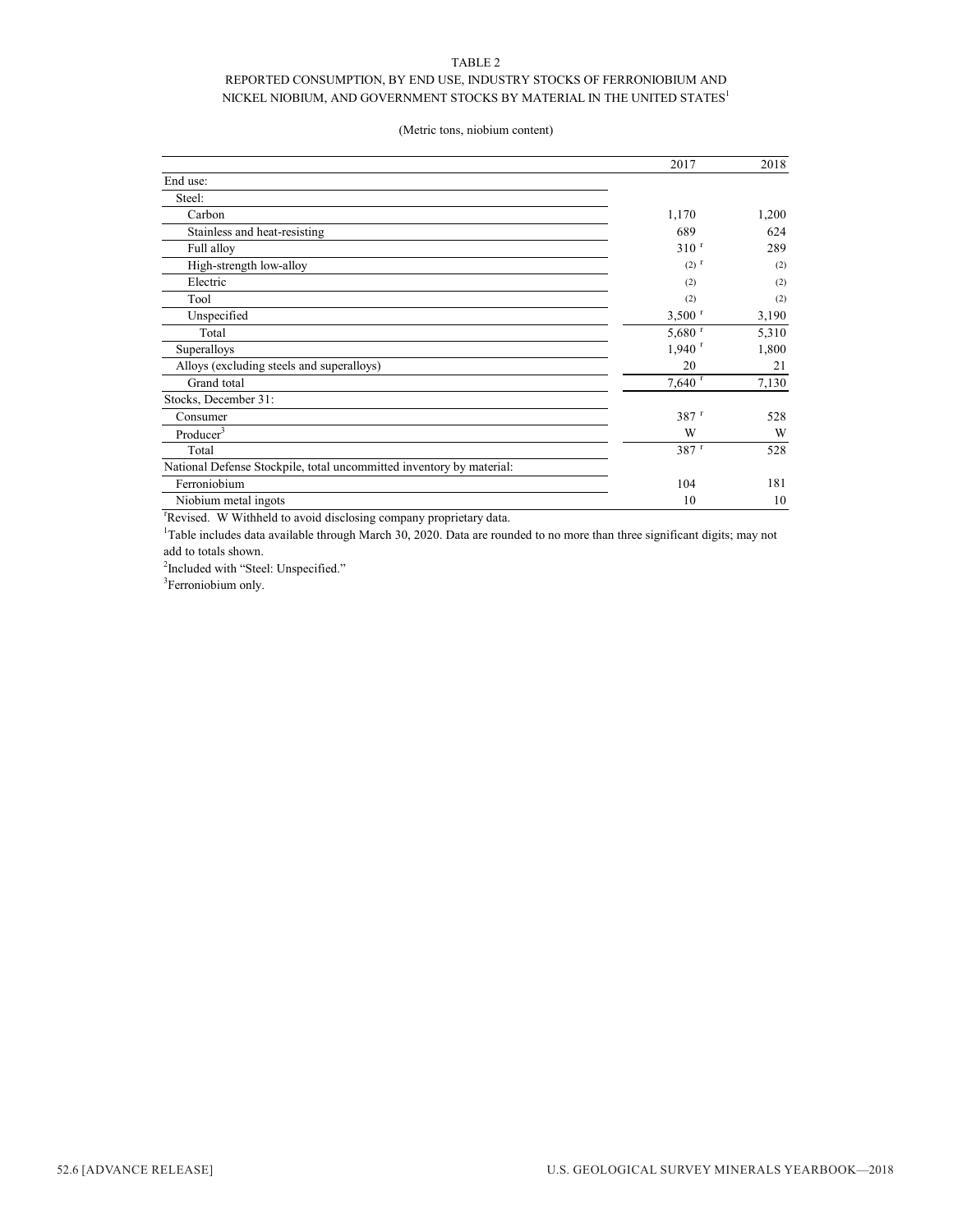|                             |                                                                              | 2017                     |                   | 2018         |             |                                                                                          |
|-----------------------------|------------------------------------------------------------------------------|--------------------------|-------------------|--------------|-------------|------------------------------------------------------------------------------------------|
|                             |                                                                              | Gross weight             | Value             | Gross weight | Value       | Principal destinations and sources in 2018                                               |
| HTS <sup>2</sup> code       | Class                                                                        | (kilograms)              | thousands)        | (kilograms)  | (thousands) | (gross weight in kilograms and value in thousand dollars)                                |
|                             | Exports:                                                                     |                          |                   |              |             |                                                                                          |
| 2615.90.3000                | Synthetic concentrates                                                       | 113,000                  | \$3,300           | 198,000      | \$3,020     | Germany 163,000, \$2,640; China 21,100, \$171; Mexico 12,300, \$190.                     |
| 2615.90.6030                | Niobium ores and concentrates                                                | 7,460                    | 165               | 4,510        | 133         | India 3,400, \$98; Russia 499, \$14; France 392, \$11; United Kingdom 204, \$6.          |
| 2615.90.6060                | Tantalum ores and concentrates                                               | 109,000                  | 3,840             | 48,000       | 316         | China 26,600, \$172; United Kingdom 21,100, \$125; Singapore 227, \$14.                  |
| 7202.93.0000                | Ferroniobium                                                                 | 2,250,000                | 26,200            | 1,420,000    | 16,200      | Mexico 990,000, \$10,900; Canada 271,000, \$3,520; China 91,700, \$1,010.                |
|                             | Total exports                                                                | $\boxtimes$              | 33,500            | $\mathbb{X}$ | 19,700      |                                                                                          |
|                             | Imports for consumption:                                                     |                          |                   |              |             |                                                                                          |
| 2615.90.3000                | Synthetic concentrates                                                       | 14,900                   | 1,970             | 11,800       | 186         | Switzerland 11,800, \$181; China 27, \$5.                                                |
| 2615.90.6030                | Niobium ores and concentrates                                                | 1,120                    | $\overline{12}$   | 30,700       | 398         | Venezuela 16,000, \$80; Canada 13,700, \$291; China 947, \$27.                           |
| 2615.90.6060                | Tantalum ores and concentrates                                               | 1,010,000                | 39,500            | 1,050,000    | 62,600      | Rwanda 562,000, \$30,100; Australia 176,000, \$10,400; Congo (Kinshasa) 93,900, \$5,880. |
| 2825.90.1500                | Niobium oxide                                                                | 1,280,000                | 39.900            | 1,380,000    | 48.300      | Brazil 940,00, \$33,000; Russia 153,000, \$4,510; Thailand 124,000, \$3,790.             |
|                             | Total ores, concentrates, and oxides                                         | $\boxtimes$              | 81.400            | $\boxtimes$  | 111,000     |                                                                                          |
|                             | Ferroniobium:                                                                |                          |                   |              |             |                                                                                          |
| 7202.93.4000                | Silicon < $0.4\%$                                                            | 561,000                  | 22,000            | 537,000      | 21,500      | Brazil 352,000, \$14,600; Germany 185,000, \$6,910                                       |
| 7202.93.8000                | Other                                                                        | 10,100,000 $^{1}$        | 207,000'          | 12,200,000   | 262,000     | Brazil 7,110,000, \$148,000; Canada 5,110,000, \$114,000.                                |
|                             | Total ferroniobium                                                           | 10,600,000 $^{\circ}$    | 229,000 r         | 12,800,000   | 283,000     |                                                                                          |
| 8112.92.4000                | Unwrought, powders <sup>4</sup>                                              | $1,410,000$ <sup>r</sup> | 65,700 $^{\rm r}$ | 1,800,000    | 82,100      | Brazil 1,540,000, \$68,300; Russia 113,000, \$4,910; Switzerland 70,600, \$2,640.        |
|                             | Total imports                                                                | X                        | 376,000           | X            | 477,000     |                                                                                          |
| Revised. XX Not applicable. |                                                                              |                          |                   |              |             |                                                                                          |
|                             | Table includes data available through March 30, 2020. Data are rounded to no |                          |                   |              |             | more than three significant digits; may not add to totals shown.                         |
|                             | <sup>2</sup> Harmonized Tariff Schedule of the United States.                |                          |                   |              |             |                                                                                          |
|                             | $\frac{3}{2}$ antalum ores and concentrates may contain niobium.             |                          |                   |              |             |                                                                                          |

3Tantalum ores and concentrates may contain niobium.

Niobium waste and scrap is included in 8112.92.0600 along with other materials. Niobium other than powders, unwrought, and waste and scrap is included in 8112.99.9000 along with other materials. 4Niobium waste and scrap is included in 8112.92.0600 along with other materials. Niobium other than powders, unwrought, and waste and scrap is included in 8112.99.9000 along with other materials.

Sources: U.S. Census Bureau and U.S. Geological Survey. Sources: U.S. Census Bureau and U.S. Geological Survey.

TABLE 3 U.S. FOREIGN TRADE IN NIOBIUM, BY CLASS<sup>1</sup>

U.S. FOREIGN TRADE IN NIOBIUM, BY CLASS  $^{\rm l}$ TABLE 3